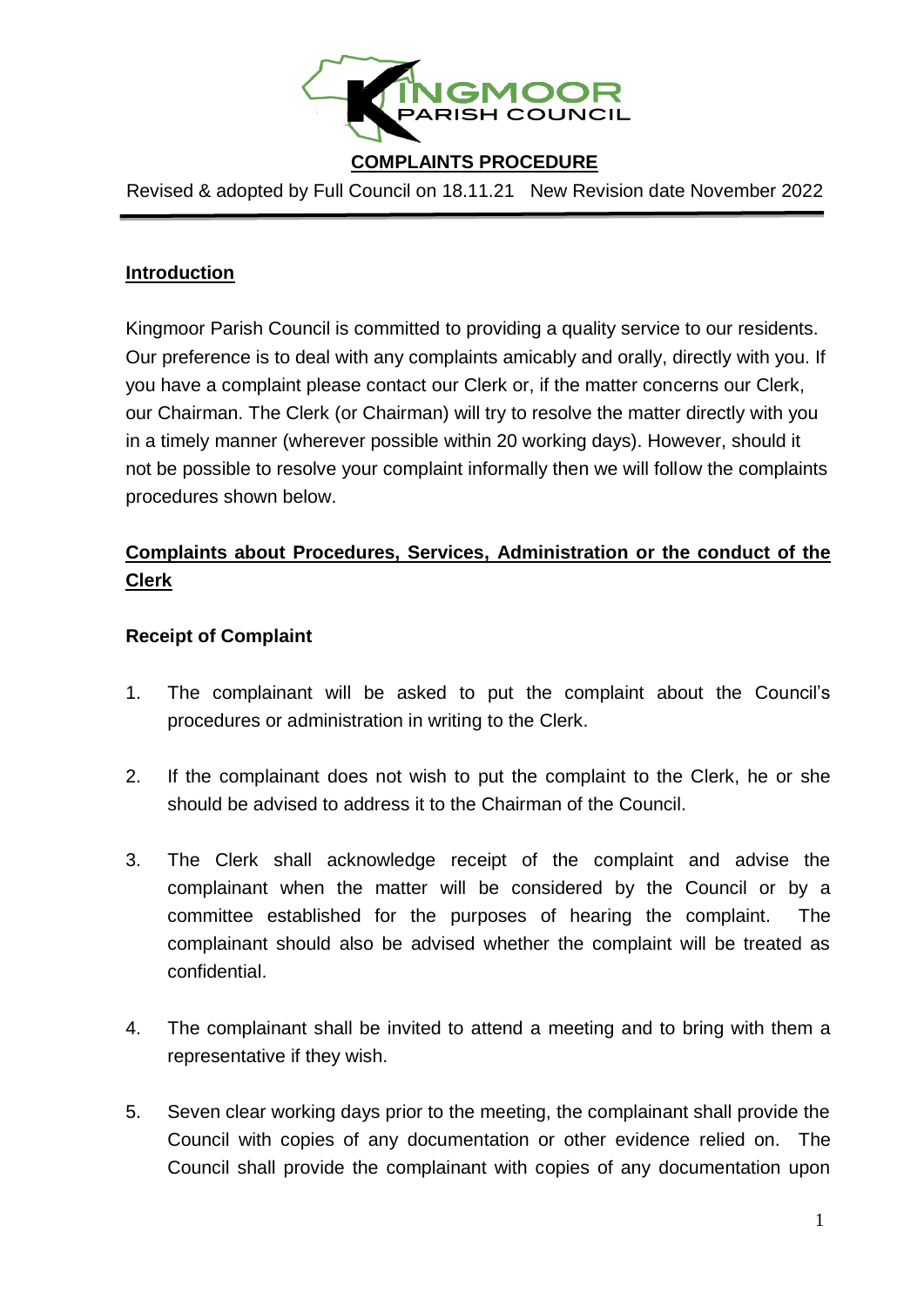

# **CODE OF CONDUCT**

Revised & adopted by Full Council on 17.11.16 New Revision date November 2017

which they wish to rely at the meeting and shall do so promptly, allowing the claimant the opportunity to read the material in good time for the meeting.

#### **At the Meeting**

- 6. The Council shall consider whether the circumstances of the meeting warrant the exclusion of the public and the press. Any decision on a complaint shall be announced at the Council meeting in public.
- 7. The Chairman should introduce everyone and explain the procedure.
- 8. The complainant (or representative) should outline the grounds for complaint and, thereafter, questions may be asked by (i) the Clerk or other nominated officer and then (ii), members.
- 9. The Clerk will have an opportunity to explain the Council's position and questions may be asked by (i) the complainant and (ii), members.
- 10. The Clerk and then the complainant should be offered the opportunity to summarise their position.
- 11. The Clerk and the complainant should be asked to leave the room while members decide whether or not the grounds for the complaint have been made. If a point of clarification is necessary, *both* parties shall be invited back.
- 12. The Clerk and the complainant should be given the opportunity to wait for the decision but if the decision is unlikely to be finalised on that day they should be advised when the decision is likely to be made and when it is likely to be communicated to them.

#### **After the Meeting**

16. The decision should be confirmed in writing within seven working days together with details of any action to be taken.